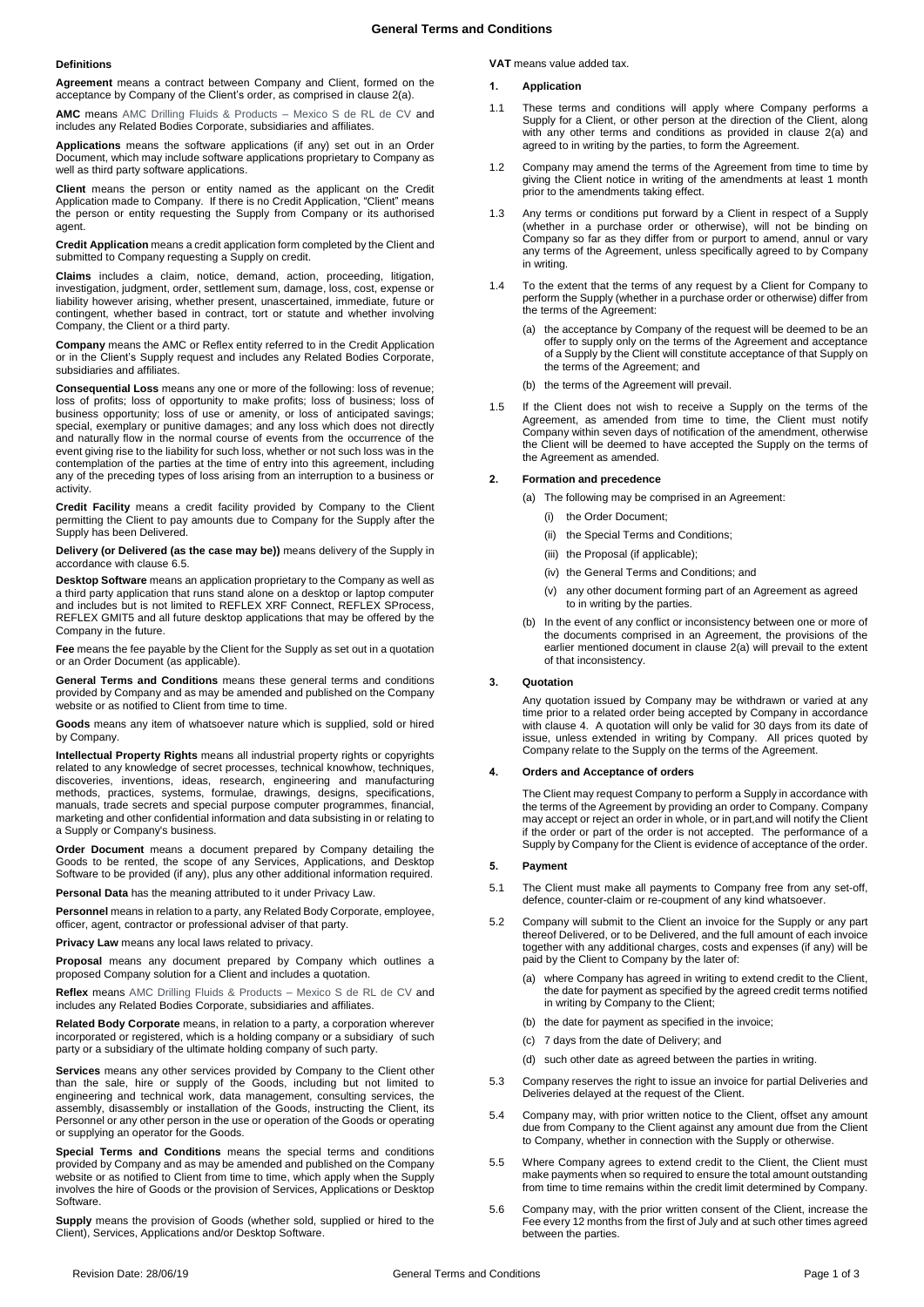# **6. Delivery**

- 6.1 The time within which Company may advise the Client that it will make Delivery of the Supply will be regarded as a best estimate, but will not be guaranteed and may be subject to extension to cover delays caused by or contributed to by weather, industrial action, manufacturers or suppliers, fire or any other cause beyond the control of Company. No responsibility, liability or Claim will be accepted by Company for the consequences of any such delay(s) beyond the Company's reasonable control.
- 6.2 If, as a result of causes beyond Company's reasonable control, Company determines that it will not be able to deliver all or part of the Supply within a reasonable timeframe, either party may terminate the relevant Agreement. Company agrees to indemnify the Client for the direct additional costs incurred as a result of such termination, and otherwise both parties release each other from any Claims in relation to the Agreement and in respect of the termination.
- 6.3 Delivery of the Supply may be effected as a whole, or in separate parts with prior agreement of the parties.
- 6.4 If the Client requests Company to delay Delivery of any or all of the Goods, Company may agree to store the Goods, with such storage to be at the Client's expense.
- <span id="page-1-0"></span>6.5 Where applicable, Company will deliver the Goods to the Client in accordance with the Agreement or, if not specified or otherwise agreed by Company in writing, by delivering the Goods ex works (as that term is defined in the Incoterms 2010) or such other location within Mexico as nominated by Company acting reasonably (**Delivery Point**).
- 6.6 If the Delivery Point is Company's premises, the Client must remove the Goods from the Delivery Point within 14 days of the date of Delivery.

## **7. Inspection**

- 7.1 The Client must inspect the Supply as soon as practicable on Delivery.
- <span id="page-1-2"></span>7.2 Subject to clause [8,](#page-1-1) no Claim for shortages or damages or defective Supply may be made against Company unless written notice of such claim is received by Company within 3 days after Delivery. Upon such notice Company reserves the right to rectify any shortage or damages or defective Supply at its own expense and within reasonable time after notification by the Client.
- 7.3 Subject to clause [8,](#page-1-1) if the Client fails to notify Company in accordance with clause [7.2,](#page-1-2) the Client will be deemed to have accepted the Supply.

## <span id="page-1-1"></span>**8. Warranties and Exclusions**

- 8.1 Subject to any warranties which are implied by law and cannot otherwise be excluded, Company excludes all other warranties, guarantees, terms, conditions or liability in relation to the Supply.
- 8.2 To the extent that Company's liability cannot be excluded by law, Company's liability with respect to the Supply will be limited to any one or more of the following as determined by Company in its absolute discretion:
	- (a) the cost of replacing the Goods or resupplying the Services; or
	- (b) the cost of having the Goods repaired or Services resupplied.
- 8.3 The Client agrees that it has made its own enquiries as to the suitability of the Supply (or any part of the Supply) for the Client's intended use and the Client has not relied upon any statement, representation or information provided by or on behalf of Company in respect of the Supply (including the use of the Supply).
- 8.4 The Client agrees to take all reasonable steps to mitigate any loss or damage it suffers or incurs.

## <span id="page-1-6"></span>**9. Limitation of liability**

- <span id="page-1-4"></span>9.1 Subject to clause [9.2,](#page-1-3) Company's total potential liability arising out of or in connection with its performance of its obligations pursuant to the Agreement or in respect of the Supply, including without limitation any negligent acts or omissions, is limited as follows:
	- (a) Neither party shall have liability to the either party for any Consequential Loss; and
	- (b) Company's total aggregate liability for any and all loss or damage, however arising, is capped at the VAT exclusive aggregate price paid by the Client to Company under the Agreement for the specific Supply that gave rise to the loss or damage in question or the amount of US\$50,000 whichever is less.
- <span id="page-1-3"></span>9.2 The limitations in clause [9.1](#page-1-4) do not apply to the extent that any loss or damage is directly attributable to fraud or wilful misconduct by Company.

# <span id="page-1-7"></span>**10. Release and Indemnity**

<span id="page-1-5"></span>10.1 Except to the extent a Claim or demand is caused by the negligent act of omission of the Company, the Client releases and discharges Company from all Claims and demands on Company and any direct loss or damage caused to the Client or any other person and indemnifies and holds Company harmless from and against all liabilities, losses, damages, costs or expenses incurred or suffered by Company and from and against all Claims made against Company, arising in either case as a result of, or which has been contributed to by:

- (a) the Client's breach of any of its obligations under the Agreement;
- (b) the Client's failure to comply with any laws, rules, standards, or regulations applicable to the Agreement or the Supply;
- (c) the Client's failure to keep any Goods which are the property of Company safe and secure;
- (d) any use of the Goods contrary to any instructions or warnings given by Company or the manufacturer of the Goods;
- (e) any other negligence or any breach of duty by the Client;
- (f) any compliance or adherence by Company with any instruction by the Client; or
- (g) any reliance by Company on any representation by the Client.
- 10.2 The parties agree and acknowledge that, for the purposes of claus[e 10.1,](#page-1-5)  a reference to the Client includes the Client's agents, employees, directors, representatives and contractors and any person or party who uses the Supply or claims an interest in the Goods as a result of a transaction with, or otherwise with the permission of, the Client.

## <span id="page-1-8"></span>**11. Default by the Client**

- 11.1 In the event the Client:
	- (a) breaches or is alleged to have breached the Agreement and fails to rectify such breach when requested by the Company;
	- (b) threatens or is likely to become subject to any insolvency, administration or bankruptcy;
	- (c) has made any false, inaccurate or misleading statements having a material effect in relation to the making of the Agreement or any related or collateral document; or
	- (d) in Company's opinion, acting reasonably, has a material adverse change in their financial condition;

Company may, without prejudice to any other rights:

- (e) refuse to perform a Supply except where payment in full has been received by Company prior to a Supply; and
- (f) retain (where applicable) all moneys paid on account of any Supply.
- 11.2 If the Client defaults in paying any invoiced amount or any amount otherwise due and owing from the Client to Company, and fails to rectify such default within seven (7) days of a written request from the Company to do so:
	- (a) the Client must pay interest on the highest debt balance of each calendar month on monies owing by the Client to Company calculated daily from the date the amount became payable to the date of payment at a rate per annum which is the sum of 3% and the rate advised by the Company's bank as the rate charged by the Company's bank on overdrafts in excess of US \$100,000 or if such rate contravenes the maximum agreeable rate in accordance with local law, interest shall be the latter; or interest costs awarded by the courts, whichever is the greater, and
	- any unpaid amount together with interest and any other expenses becomes a debt due by the Client to Company and the Client must pay Company's reasonable costs of any enforcement action, including, but not limited to, any legal costs.

## <span id="page-1-9"></span>**12. Survival**

- (a) All obligations of the parties under an Agreement will survive the expiration or termination of the Agreement to the extent required for full observance and performance.
- (b) The following clauses survive termination of the Agreement: clause [9](#page-1-6) (Limitation of Liability); clause [10](#page-1-7) (Release and Indemnity); clause [11](#page-1-8) (Default by the Client); clause 16 (Intellectual Property) and this claus[e 12.](#page-1-9)

# **13. Governing Law**

The Agreement will be governed and determined in accordance with the laws of Mexico. The operation of the United Nations Convention on Contracts for the International Sale of Goods is hereby excluded.

# **14. VAT**

Unless otherwise agreed by Company in writing, all amounts payable in relation to the Agreement are expressed to be exclusive of VAT. If VAT is payable on a taxable supply as applicable under local law then the amount payable by the Client for that taxable supply will be the amount expressed plus VAT.

#### **15. Assignment**

Either party may assign any rights or obligations pursuant to the Agreement to any other party on giving the 30 days' prior written notice in writing.

#### **16. Intellectual Property**

- 16.1 Title, right and interest in the Intellectual Property is and will remain the property of Company.
- 16.2 In dealing with the Intellectual Property, the Client must not: